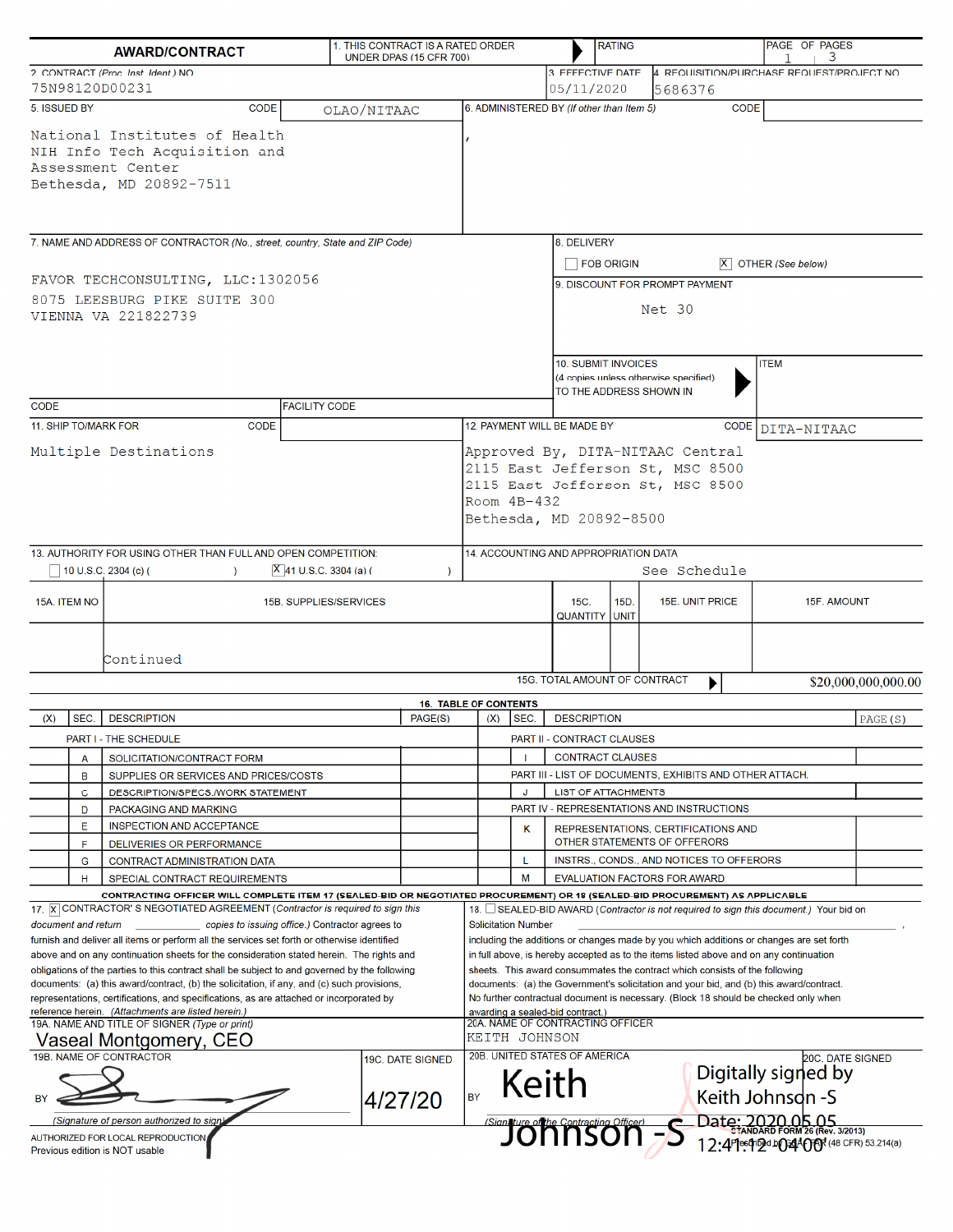## **CONTINUATION SHEET**

REFERENCE NO. OF DOCUMENT BEING CONTINUED **FRAME OF A SECONT ASSAULT A SECONT ASSAULT** PAGE OF 75N98120D00231

2 3

NAME OF OFFEROR OR CONTRACTOR

FAVOR TECHCONSULTING, LLC:1302056

| (C)<br>(D)<br>(A)<br>(B)<br>(E)<br>Chief Information Officer - Solutions and<br>Partners 3 (CIO-SP3) Small Business (restricted)<br>is a 10 year IDIQ contract. All federal agencies<br>may place task orders against this contract.<br>The subject contract is being awarded as the<br>result of solicitation NIHJT2016015, CIO-SP3<br>Small Business Ramp On.<br>The subject contractor is qualified under the<br>Small Business Group of this contract in the<br>following task areas:<br>Task Area 1 - IT Services for Biomedical<br>Research, Health Sciences, and Healthcare<br>Task Area 2 - Chief Information Officer (CIO)<br>Support<br>Task Area 3 - Imaging<br>Task Area 4 - Outsourcing<br>Task Area 5 - IT Operations and Maintenance<br>Task Area 6 - Integration Services<br>Task Area 7 - Critical Infrastructure Protection<br>and Information Assurance<br>Task Area 8 - Digital Government<br>Task Area 9 - Enterprise Resource Planning<br>Task Area 10 - Software Development<br>By executing this award, the contractor extends<br>the validity of its entire proposal through the<br>effective date of the award.<br>Period of Performance: 05/11/2020 to 07/14/2022<br>Chief Information Officer - Solutions and<br>1<br>Partners 3 (restricted)<br>Obligated Amount: \$0.00<br>Delivery To: 6011/ Suite 501<br>Product/Service Code: D399<br>Product/Service Description: IT AND TELECOM-<br>OTHER IT AND TELECOMMUNICATIONS<br>Delivery Location Code: 6011 EXE BLVD, ROCKVL<br>6011 EXE BLVD, ROCKVL<br>6011 Executive Blvd<br>Rockville MD 20852 US<br>Amount: \$19,999,999,750.00<br>Continued | ITEM NO. | SUPPLIES/SERVICES           | QUANTITY UNIT | <b>UNIT PRICE</b> | <b>AMOUNT</b>                   |
|------------------------------------------------------------------------------------------------------------------------------------------------------------------------------------------------------------------------------------------------------------------------------------------------------------------------------------------------------------------------------------------------------------------------------------------------------------------------------------------------------------------------------------------------------------------------------------------------------------------------------------------------------------------------------------------------------------------------------------------------------------------------------------------------------------------------------------------------------------------------------------------------------------------------------------------------------------------------------------------------------------------------------------------------------------------------------------------------------------------------------------------------------------------------------------------------------------------------------------------------------------------------------------------------------------------------------------------------------------------------------------------------------------------------------------------------------------------------------------------------------------------------------------------------------------------------------------------------------------------------------|----------|-----------------------------|---------------|-------------------|---------------------------------|
|                                                                                                                                                                                                                                                                                                                                                                                                                                                                                                                                                                                                                                                                                                                                                                                                                                                                                                                                                                                                                                                                                                                                                                                                                                                                                                                                                                                                                                                                                                                                                                                                                              |          |                             |               |                   | (F)                             |
|                                                                                                                                                                                                                                                                                                                                                                                                                                                                                                                                                                                                                                                                                                                                                                                                                                                                                                                                                                                                                                                                                                                                                                                                                                                                                                                                                                                                                                                                                                                                                                                                                              |          |                             |               |                   |                                 |
|                                                                                                                                                                                                                                                                                                                                                                                                                                                                                                                                                                                                                                                                                                                                                                                                                                                                                                                                                                                                                                                                                                                                                                                                                                                                                                                                                                                                                                                                                                                                                                                                                              |          |                             |               |                   | 19,999,999,750.00               |
|                                                                                                                                                                                                                                                                                                                                                                                                                                                                                                                                                                                                                                                                                                                                                                                                                                                                                                                                                                                                                                                                                                                                                                                                                                                                                                                                                                                                                                                                                                                                                                                                                              |          | ALITHORIZED FOR LOCAL REPRO |               |                   | <b>ODTIONAL EODM 226 (4 96)</b> |